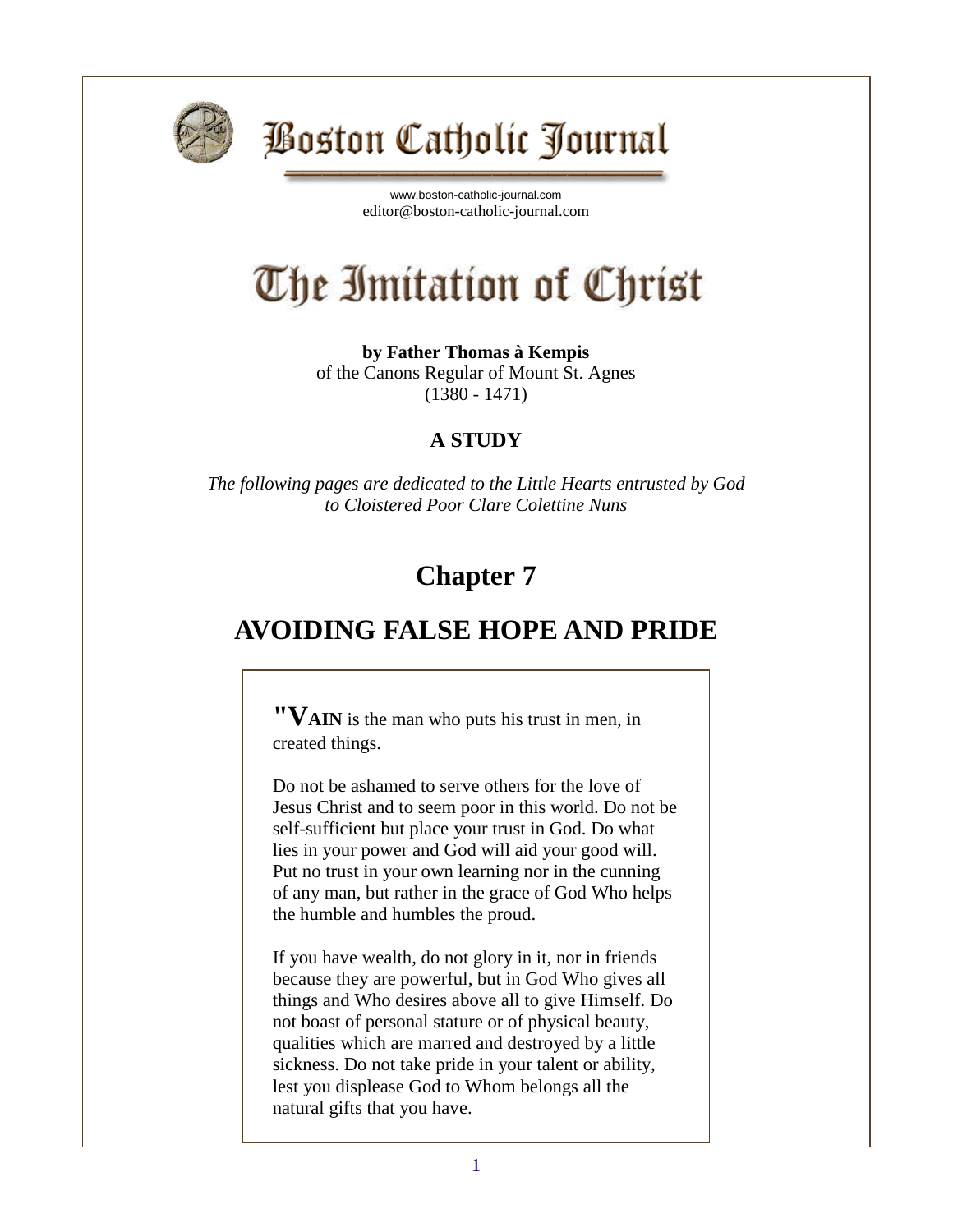Do not think yourself better than others lest, perhaps, you be accounted worse before God Who knows what is in man. Do not take pride in your good deeds, for God's judgments differ from those of men and what pleases them often displeases Him. If there is good in you, see more good in others, so that you may remain humble. It does no harm to esteem yourself less than anyone else, but it is very harmful to think yourself better than even one. The humble live in continuous peace, while in the hearts of the proud are envy and frequent anger."

#### *Sister's Commentary***:**

#### **I.**

There are few certainties in life, this we know. However few you can enumerate (and, yes, there are certainties beyond "taxes and death"), it is unlikely that the following will be among them, although everyone who endeavors to follow Jesus Christ should grasp it immediately. And yet, oddly we do not. Since we have such a dearth of certainty, we should, then, be very grateful and deem it our good fortune to be given one more thing about which we can have absolutely no doubt whatever, and it is this:

"You can be certain that if you are on good terms with the world, you are not on good terms with God."

This is in striking contrast to our almost instinctual belief that if we are esteemed by the world, by the many, then surely we are also esteemed by God. Is not my hard won popularity a testimony to the fact that I am good? I can bring witnesses to account who will vouch for me, indeed, many witnesses precisely because I am popular, and not without reason, for I am good -- it is both recognized and consequently rewarded. I please many people, am I to believe that I do not also please God Who surely sees my goodness even more clearly than they do, to whom I am good? What is this insolence?

It is this: *"God's judgments differ from those of men and what pleases them often displeases Him. If there is good in you, see more good in others, so that you may remain humble. It does no harm to esteem yourself less than anyone else, but it is very harmful to think yourself better than even one.*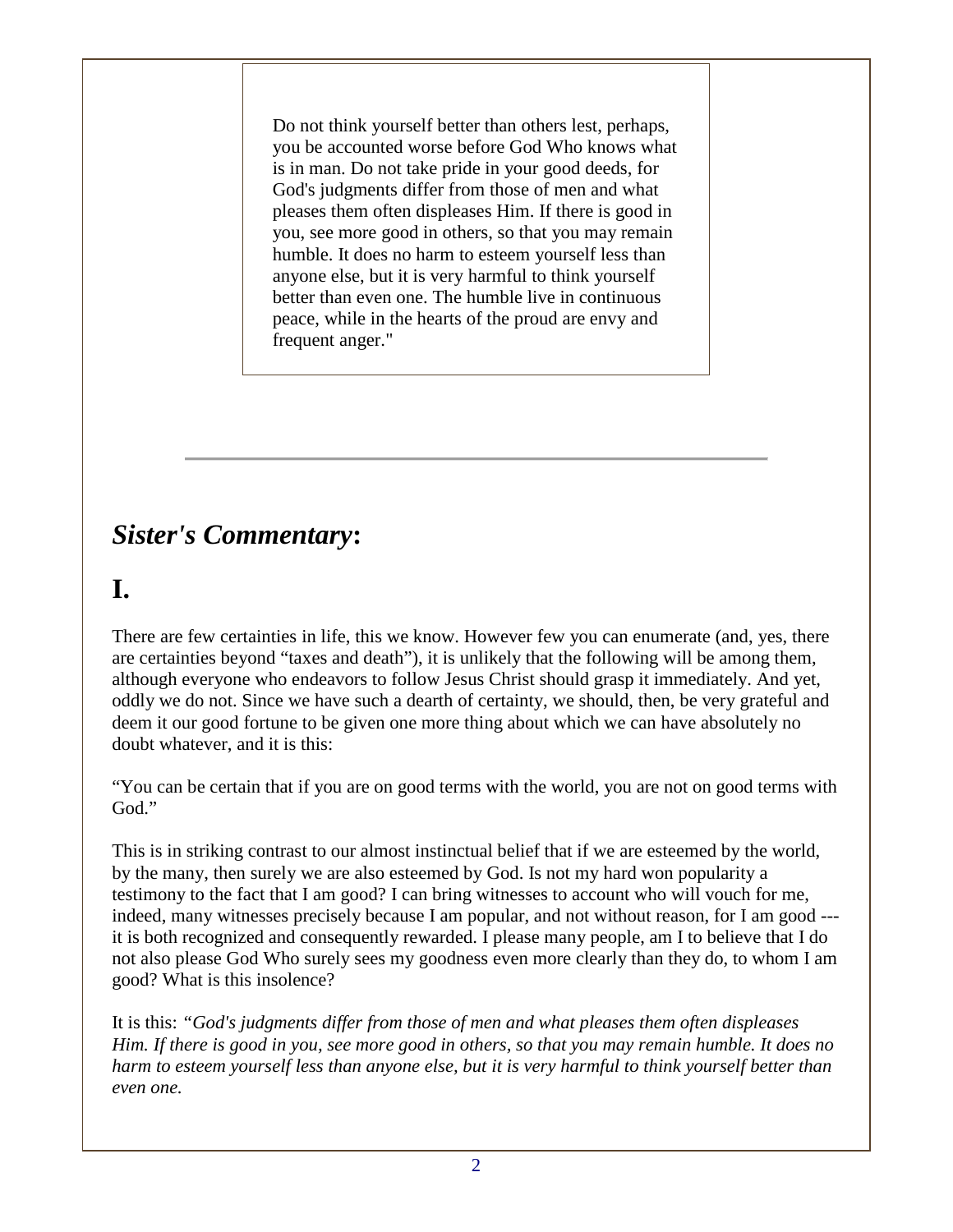What is more, if you are on good terms with the world --- loved, respected, honored, esteemed, popular --- you must understand that the world is not on good terms with God. It never was. It never will be. Christ has told us again and again, as did Saint Paul and all the Saints in the Roman Martyrology, that if we follow Him the world will hate us.

Ask yourself this: what was the world's response to Jesus Christ?

It crucified Him! It crucified Saint Peter, and beheaded Saint Paul. Each road leading to Rome was a thicket of Crosses upon which hung those who followed Christ (and did not turn away, did not turn back) … and not the world. Had they been on better terms with the world they would have, instead, joined the jeering mob at the great "Spectacles" in the Coliseum when other Christians, on equally poor terms with the world, were led like lambs to the slaughter, to the beasts, to the sword. Men, women … and yes, children. Someday, promise yourself to read about Saint Perpetua.

It was the fulfillment of Christ's promise to them … and to us: *"If the world hates you, remember that it hated Me before it hated you. If you were of the world, the world would love its own; but because you are not of the world, but I chose you out of the world, therefore the world hates you*"<sup>1</sup>

If the world loves you, tremble. If you are friends of the powerful and the renowned, do not rejoice, but fear. You know the ways of the world and that they are not the ways of God. If you have found favor with *"the world which loves its own"*, you are at enmity with God.

It is inescapable. Power, wealth, privilege, renown … how was it attained? Over whom was it acquired? *DESPITE WHOM* was it zealously pursued (God!) … and at what cost to others, and to their own immortal souls?

We like to "rub shoulders" with the rich, the powerful, the famous, as though it were a blessing, and not a contagion, that we acquired as a result of it --- that we may be further esteemed and thought more important in the eyes of others.

Father Thomas a Kempis speaks well in telling us, *"esteem yourself less than anyone else, but it is very harmful to think yourself better than even one."*

Think about it the next time you purchase your power or esteem at the expense of another, to acquire "note" and "good standing" in the world of men.

Thus was Herod esteemed in his Court and Pilot in Fortress Antonia. Men of power and means who detested each other. How many sought to insinuate themselves into their favor and share, in some trifling way, their power over men. Even the power of life and death ... or so they presumed. It is very much to the point, and apropos of this chapter, that Pilate and Herod "became friends" --- on the day they Crucified Christ.  $2^2$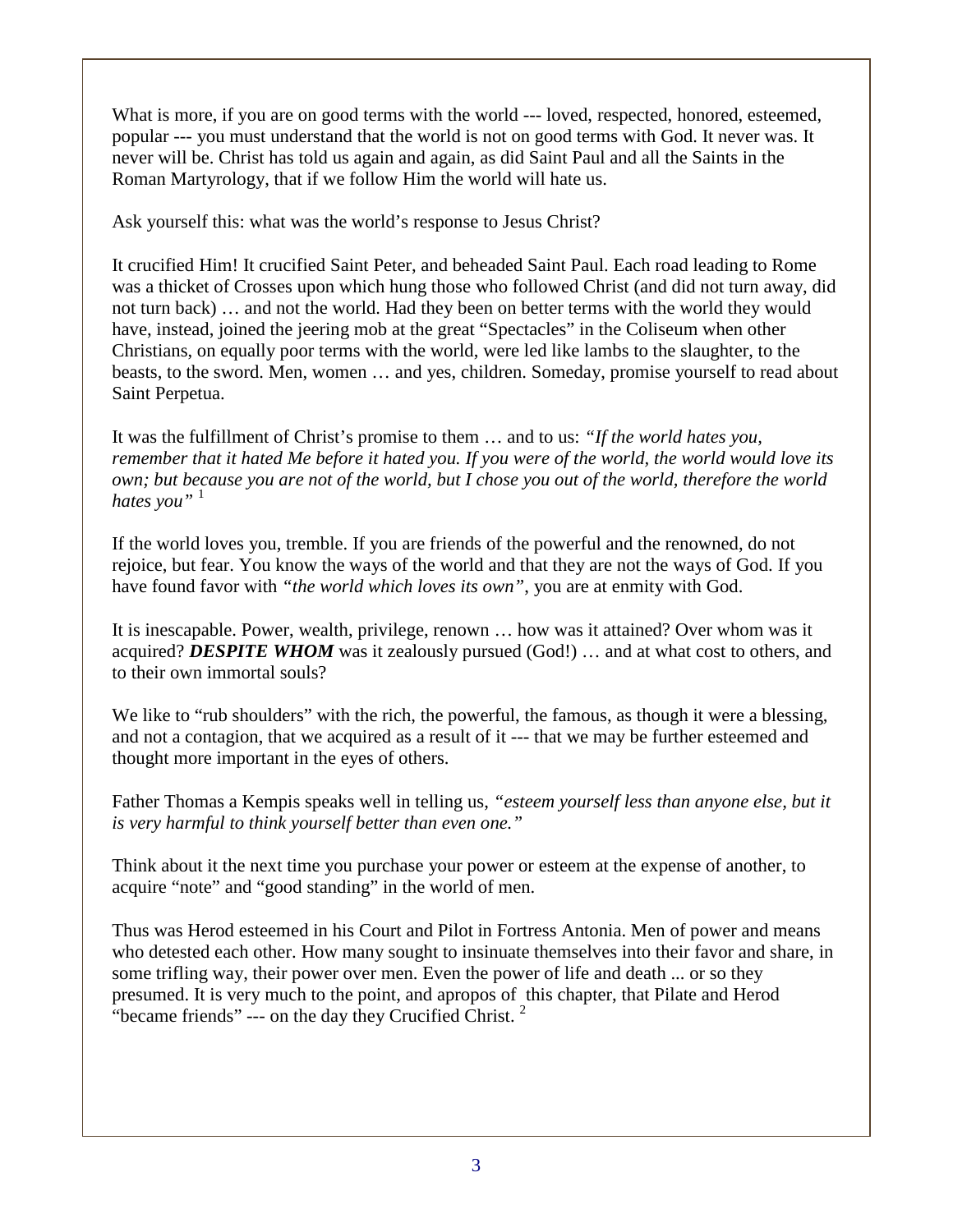#### **II.**

**I**t is vanity and great foolishness to run after those in high and influential positions, or to be blinded and overly impressed with the celebrities and 'stars ' of this world. The inordinate seeking of honours or efforts to ingratiate ourselves to those in 'offices' those in 'chairs will not bring us honor, but sorrow, and inevitably lead to great disappointment and disillusionment.

God has a path for each and everyone of us, He alone will bring us to that state of life in which we have the greatest potential to bring Him glory and to grow in holiness. If, instead, we force ourselves to go where we are not called, it will be to our peril. Rather we should seek to serve God, seek His kingdom, the wealth of His grace, and to labour to bring Him glory, and to serve the poor among us, in whatever way they are impoverished --- in body, in spirit, or in heart. To such belong the Kingdom!

One of "the poor" may be a member of our own family, someone struggling to attain a degree of hope, or a person whose trust has been shattered by life, or victims of broken and once beautiful relationships. There is great poverty of spirit in all these situations!

It is not so much that we have wealth, but rather, our attitude toward it, and the way so many measure their another's value against it. If we indeed have wealth, we should not glory in it, nor presume ourselves to be much for having much. Instead, with a humble heart, acknowledge that apart from God you are nothing and have nothing. Render, then, thanks to God and pray for guidance to be wise, generous, and loving stewards with the abundance He has entrusted to us.

How much wealth is achieved through evil means: through the manipulation and exploitation of others which is nothing less than an attempt to manipulate and exploit Christ Jesus Who is in *"the least of these"* (St. Matthew 25.40). In this chapter of the Imitation we are being encouraged to turn away from vain and vanishing worldly interests, indeed, to turn away from our very selves and to look to something --- and Someone --- much, much greater: God.

Despite all our most vigorous efforts, our transient physical beauty *will* pass, and none in this world ever possessed eternal youth. But a greater, a wider, a far more majestic door is open to us all: to grow in spiritual beauty, to grow closer and closer to Christ. To live in His will, such a person becomes beautiful beyond all words, and in them we find, beyond all our expectations, that heaven already begins here on earth.

Let us pray for those possessed of great riches and who know not the Lord Jesus. They deserve our prayers and compassion, for they walk on the most superficial surface of human existence, and for all appearances of happiness and harmony, know neither, for they do not know the joy of being loved by God, nor do they see anything beyond this world. Is there a more narrow, hopeless, and sadder existence? Have mercy upon them. Do not despise them. Rather, earnestly pray for them, that you may be sons and daughters of the Most High God<sup>3</sup> for they are, withal, our brothers and sisters and as the most sinful among us realizes, God's grace can accomplish all things !